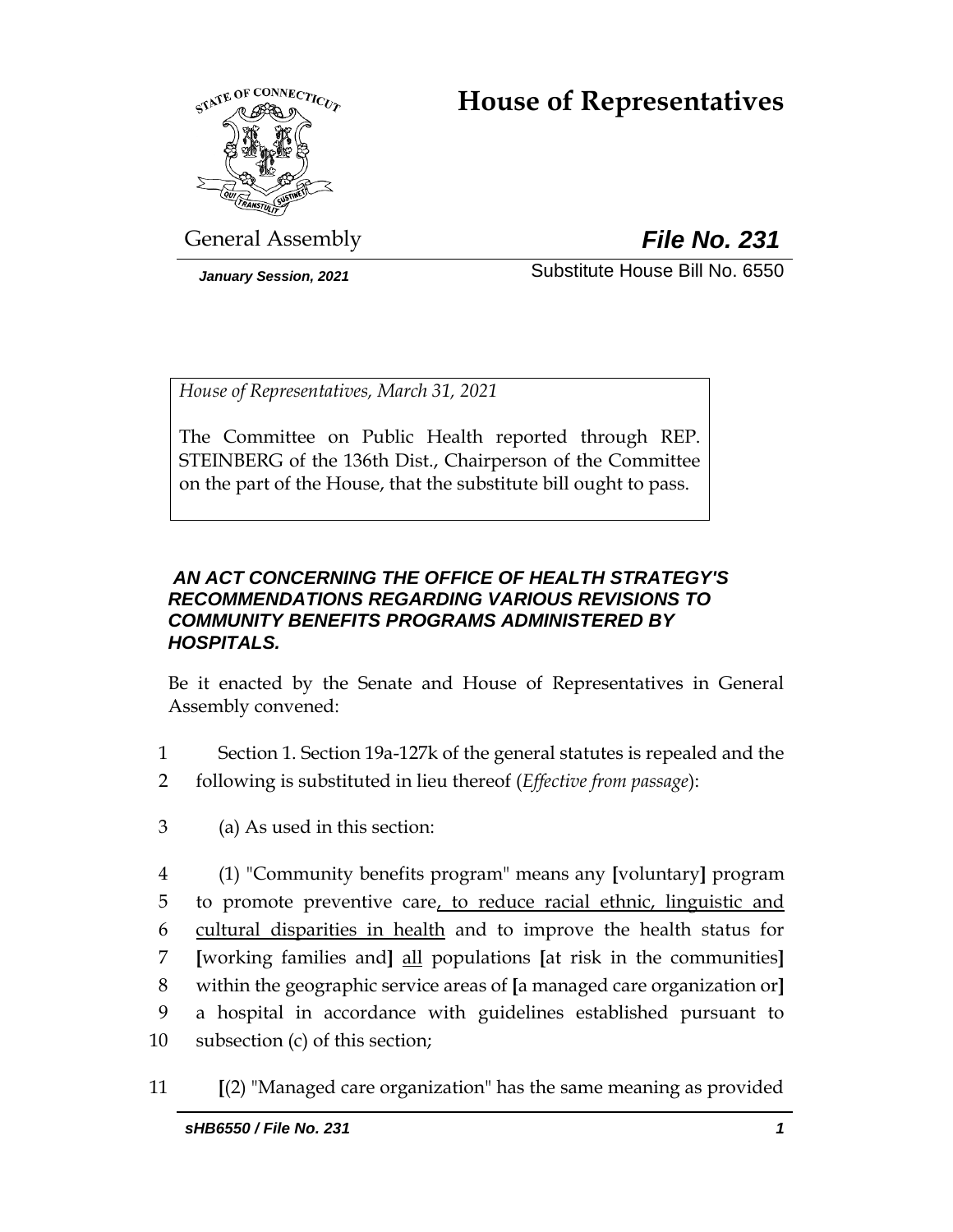| 12 | in section 38a-478;]                                                         |  |  |
|----|------------------------------------------------------------------------------|--|--|
| 13 | (2) "Community building" means activity that protects or improves a          |  |  |
| 14 | community's health or safety and is eligible to be reported on the           |  |  |
| 15 | Internal Revenue Service form 990;                                           |  |  |
| 16 | "Community health needs assessment" means a written<br>(3)                   |  |  |
| 17 | assessment, as described in 26 CFR 1.501(r)-(3) conducted by a hospital      |  |  |
| 18 | that defines the community it serves, assesses the health needs of such      |  |  |
| 19 | community, and solicits and takes into account persons that represent        |  |  |
| 20 | the broad interests of the community;                                        |  |  |
| 21 | $[(3)]$ $(4)$ "Hospital" [has the same meaning as provided in section 19a-   |  |  |
| 22 | 490.] means a nonprofit entity licensed as a hospital pursuant to chapter    |  |  |
| 23 | 368v that is required to annually file Internal Revenue Service form 990;    |  |  |
| 24 | and                                                                          |  |  |
| 25 | (5) "Implementation strategy" means a written plan required by 26            |  |  |
| 26 | $CFR$ 1.501(r)-(3) that addresses community health needs identified          |  |  |
| 27 | through a community health needs assessment that (A) describes the           |  |  |
| 28 | actions a hospital intends to take to address the health need and impact     |  |  |
| 29 | of these actions, (B) identifies resources that the hospital plans to commit |  |  |
| 30 | to address such need, and (C) describes the planned collaboration            |  |  |
| 31 | between the hospital and other facilities and organizations to address       |  |  |
| 32 | such health need.                                                            |  |  |
| 33 | (b) On or before January 1, [2005] 2022, and [biennially] annually           |  |  |
| 34 | thereafter, Jeach managed care organization and] each hospital shall         |  |  |
| 35 | submit to the [Healthcare Advocate, or the Healthcare Advocate's]            |  |  |
| 36 | Health Systems Planning Unit of the Office of Health Strategy, or to a       |  |  |
| 37 | designee selected by the executive director of the Office of Health          |  |  |
| 38 | Strategy, a report on [whether the managed care organization or              |  |  |
| 39 | hospital has in place a] such hospital's community benefits program. [If     |  |  |
| 40 | a managed care organization or hospital elects to develop a community        |  |  |
| 41 | benefits program, the] The report required by this subsection shall          |  |  |

comply with the reporting requirements of subsection (d) of this section.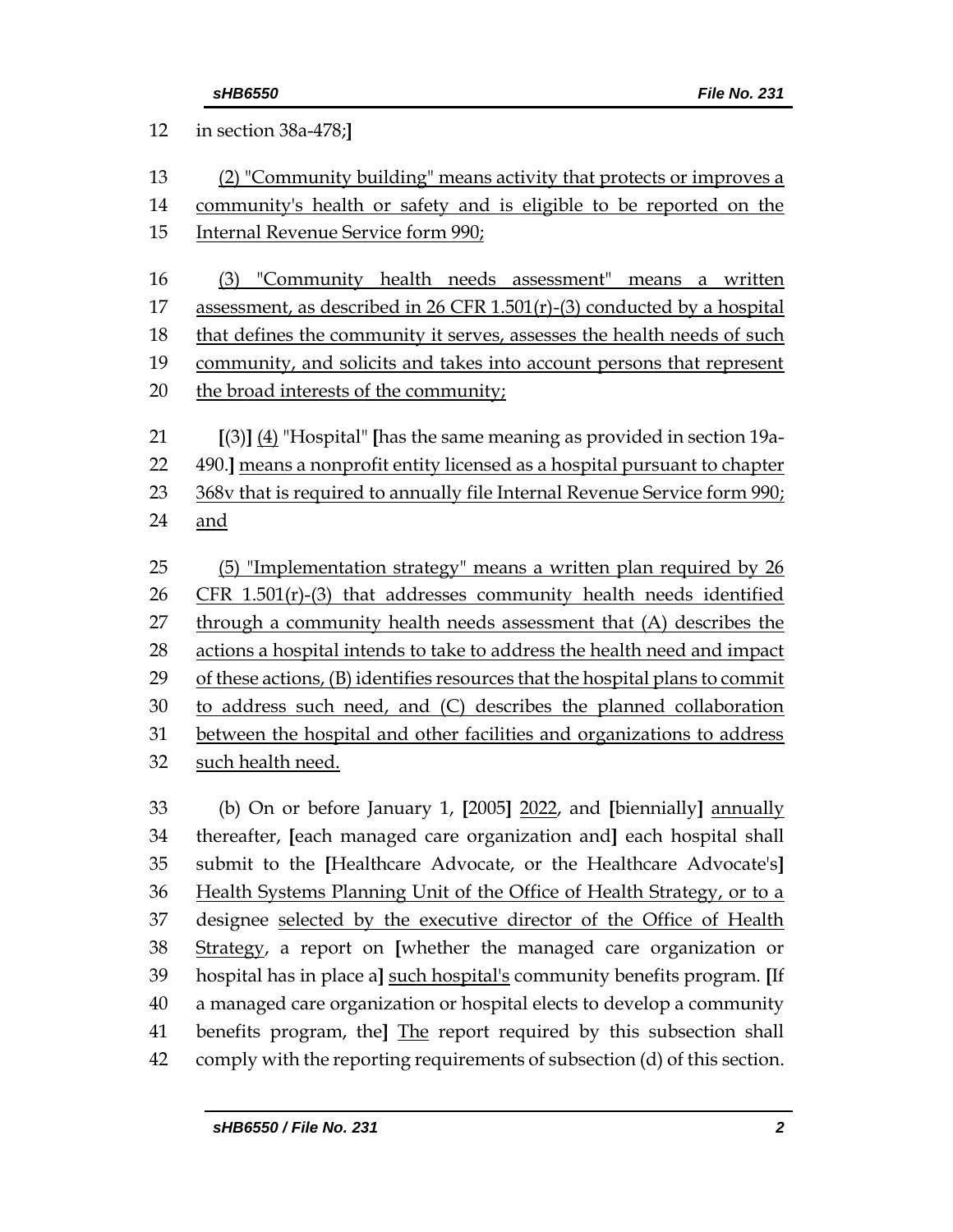(c) **[**A managed care organization or**]** Each hospital **[**may**]** shall develop community benefit guidelines intended to promote preventive 45 care, reduce racial, ethnic, linguistic and cultural disparities in health and **[**to**]** improve the health status for **[**working families and**]** all populations **[**at risk**]** within the geographic service areas of such hospital, whether or not those individuals are **[**enrollees of the managed care plan or**]** patients of the hospital. The guidelines shall focus on the following principles:

 (1) Adoption and publication of a community benefits policy statement setting forth **[**the organization's or**]** such hospital's commitment to a formal community benefits program;

 (2) The responsibility for overseeing the development and implementation of the community benefits program, the resources to be allocated and the administrative mechanisms for the regular evaluation of the program;

 (3) Seeking assistance and meaningful participation from the communities within **[**the organization's or**]** such hospital's geographic service areas in developing and implementing the community benefits program and a plan for meaningful community benefit and community building investments, and in defining the targeted populations and the specific health care needs **[**it**]** such hospital should address. In doing so, the governing body or management of **[**the organization or**]** such 65 hospital shall give priority to  $(A)$  the public health needs outlined in the most recent version of the state health plan prepared by the Department of Public Health pursuant to section 19a-7, and (B) such hospital's triennial community health needs assessment and implementation 69 strategy; and

 (4) Developing its **[**program**]** implementation strategy based upon an assessment of (A) the health care needs and resources of the targeted populations, particularly a broad spectrum of age, racial and ethnic 73 groups, low and middle-income populations, and medically 74 underserved populations, and  $(B)$  barriers to accessing health care, including, but not limited to, cultural, linguistic and physical barriers to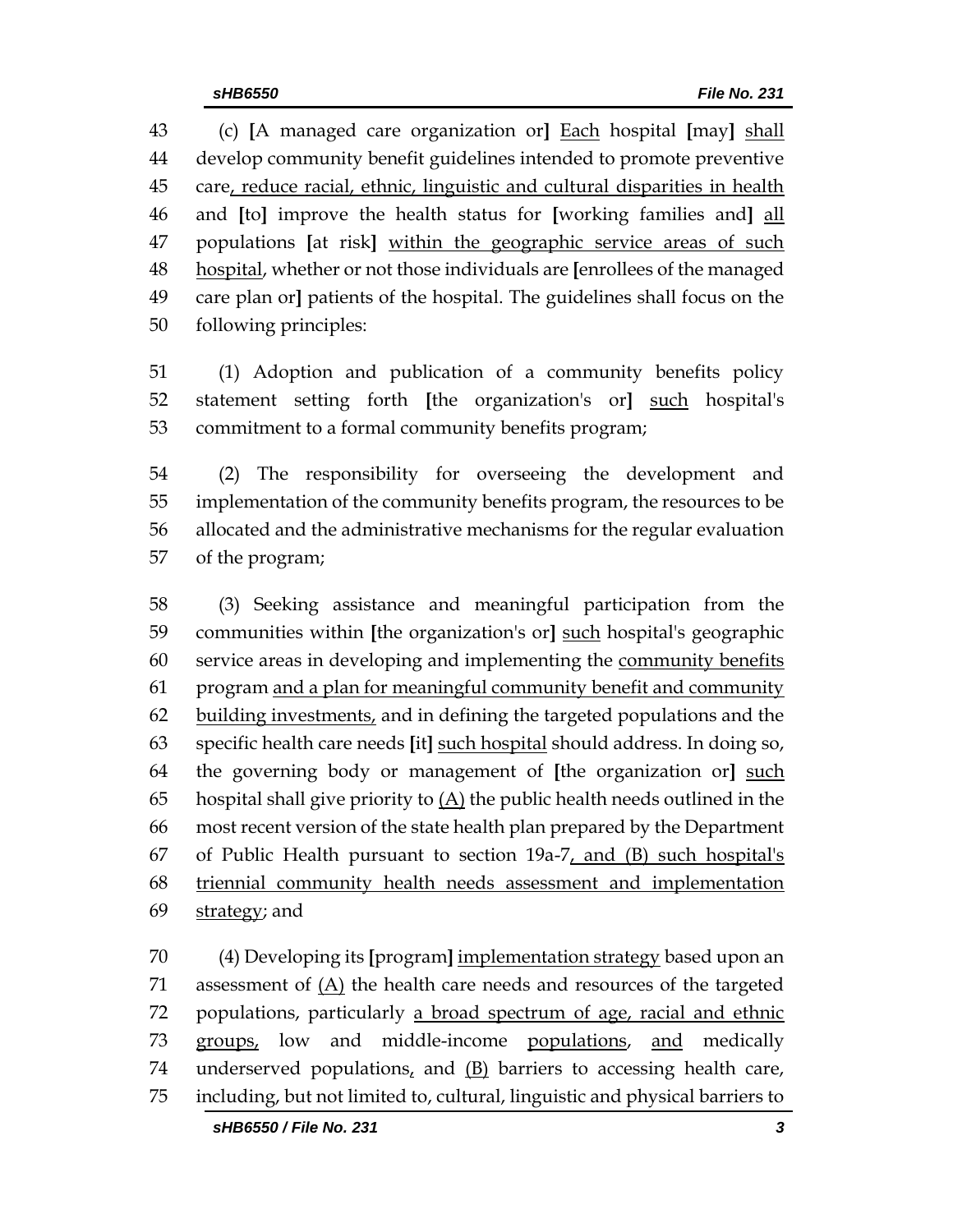accessible health care, lack of information on available sources of health care coverage and services, and the benefits of preventive health care. **[**The program shall consider the health care needs of a broad spectrum of age groups and health conditions**]** Each hospital shall solicit commentary on its implementation strategy from the communities within such hospital's geographic service area and consider revisions to 82 such strategy based on such commentary.

 (d) Each **[**managed care organization and each**]** hospital **[**that chooses to participate in developing a community benefits program**]** shall include in the **[**biennial**]** annual report required by subsection (b) of this section **[**the status of the program, if any, that the organization or hospital established. If the managed care organization or hospital has chosen to participate in a community benefits program, the report shall include**]** the following components: (1) The community benefits policy statement of **[**the managed care organization or**]** such hospital; (2) the **[**mechanism**]** process by which community input and participation is solicited and incorporated in the community benefits program; (3) identification of community health needs that were **[**considered**]** prioritized in developing **[**and implementing**]** the **[**community benefits program**]** implementation strategy; (4) a narrative description of the community benefits, community services, and preventive health education provided or proposed, which may include measurements related to the number of people served and health status outcomes; (5) outcome measures **[**taken**]** used to evaluate the **[**results**]** impact of the community benefits program and proposed revisions to the program; (6) to the extent feasible, a community benefits budget and a good faith effort to measure expenditures and administrative costs associated with the community benefits program, including both cash and in-kind commitments; **[**and**]** (7) a summary of the extent to which **[**the managed care organization or**]** such hospital has developed and met the guidelines listed in subsection (c) of this section; **[**. Each managed care organization and each hospital**]** (8) for the prior taxable year, the demographics of the population within the geographic service area of 109 such hospital; (9) the cost and description of each investment included 110 in the "Financial Assistance and Certain Other Community Benefits at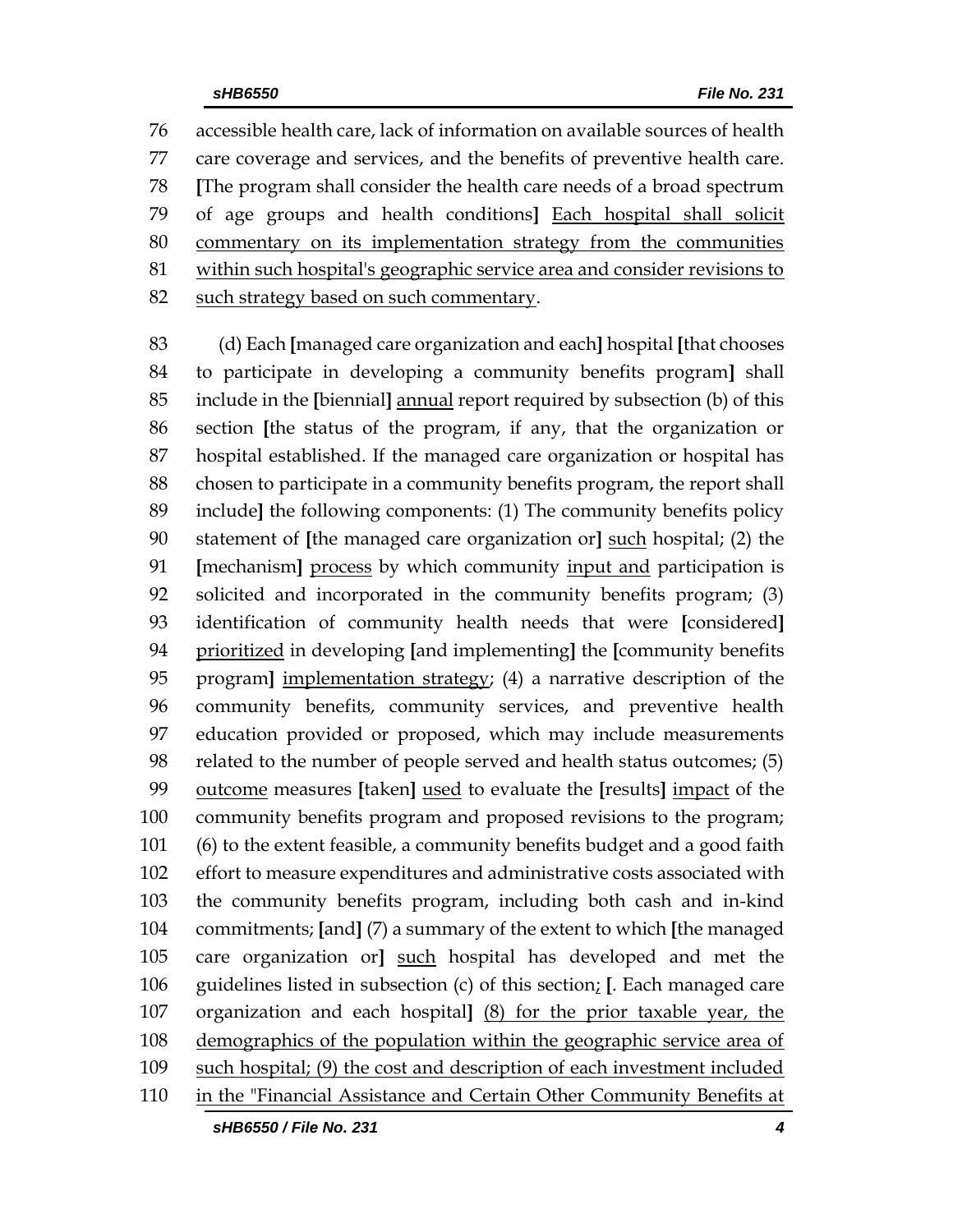| 111 | Cost", and the "Community Building Activities", sections of such             |  |  |  |
|-----|------------------------------------------------------------------------------|--|--|--|
| 112 | hospital's Internal Revenue Service form 990; (10) an explanation of how     |  |  |  |
| 113 | each investment described in subdivision (9) of this subsection              |  |  |  |
| 114 | addresses the needs identified in the hospital's triennial community         |  |  |  |
| 115 | health needs assessment and implementation strategy; and (11) a              |  |  |  |
| 116 | description of available evidence that shows how each investment             |  |  |  |
| 117 | described in subdivision (9) of this subsection improves community           |  |  |  |
| 118 | health outcomes. The Office of Health Strategy shall [make a copy of]        |  |  |  |
| 119 | post the annual report [available, upon request, to any member of the        |  |  |  |
| 120 | public] required by subsection (b) of this section on its Internet web site. |  |  |  |
| 121 | (e) (1) Not later than January 1, 2023, and biennially thereafter, the       |  |  |  |
| 122 | Office of Health Strategy, or a designee selected by the executive           |  |  |  |
| 123 | director of the Office of Health Strategy, shall establish a minimum         |  |  |  |
| 124 | community benefit and community building spending threshold that             |  |  |  |
| 125 | hospitals shall meet or exceed during the biennium. Such threshold shall     |  |  |  |
| 126 | be based on objective data and criteria, including, but not limited to, the  |  |  |  |
| 127 | following: (A) Historical and current expenditures on community              |  |  |  |
| 128 | benefits by the hospital; (B) the community needs identified in the          |  |  |  |
| 129 | hospital's triennial community health needs assessment; (C) the overall      |  |  |  |
| 130 | financial position of the hospital based on audited financial statements     |  |  |  |
| 131 | and other objective data; and (D) taxes and payments in lieu of taxes        |  |  |  |
| 132 | paid by the hospital.                                                        |  |  |  |
| 133 | (2) The Office of Health Strategy shall consult with hospital                |  |  |  |
| 134 | representatives, solicit and consider comments from the public and           |  |  |  |
| 135 | consult with one or more individuals with expertise in health care           |  |  |  |
| 136 | economics when establishing a community benefit and community                |  |  |  |
| 137 | building spending threshold.                                                 |  |  |  |
| 138 | (3) The community benefit and community building spending                    |  |  |  |
| 139 | threshold established pursuant to this subsection shall include the          |  |  |  |
| 140 | minimum proportion of community benefit spending that shall be               |  |  |  |
| 141 | directed to addressing health disparities and social determinants of         |  |  |  |
| 142 | health identified in the community health needs assessment during the        |  |  |  |
| 143 | next biennium.                                                               |  |  |  |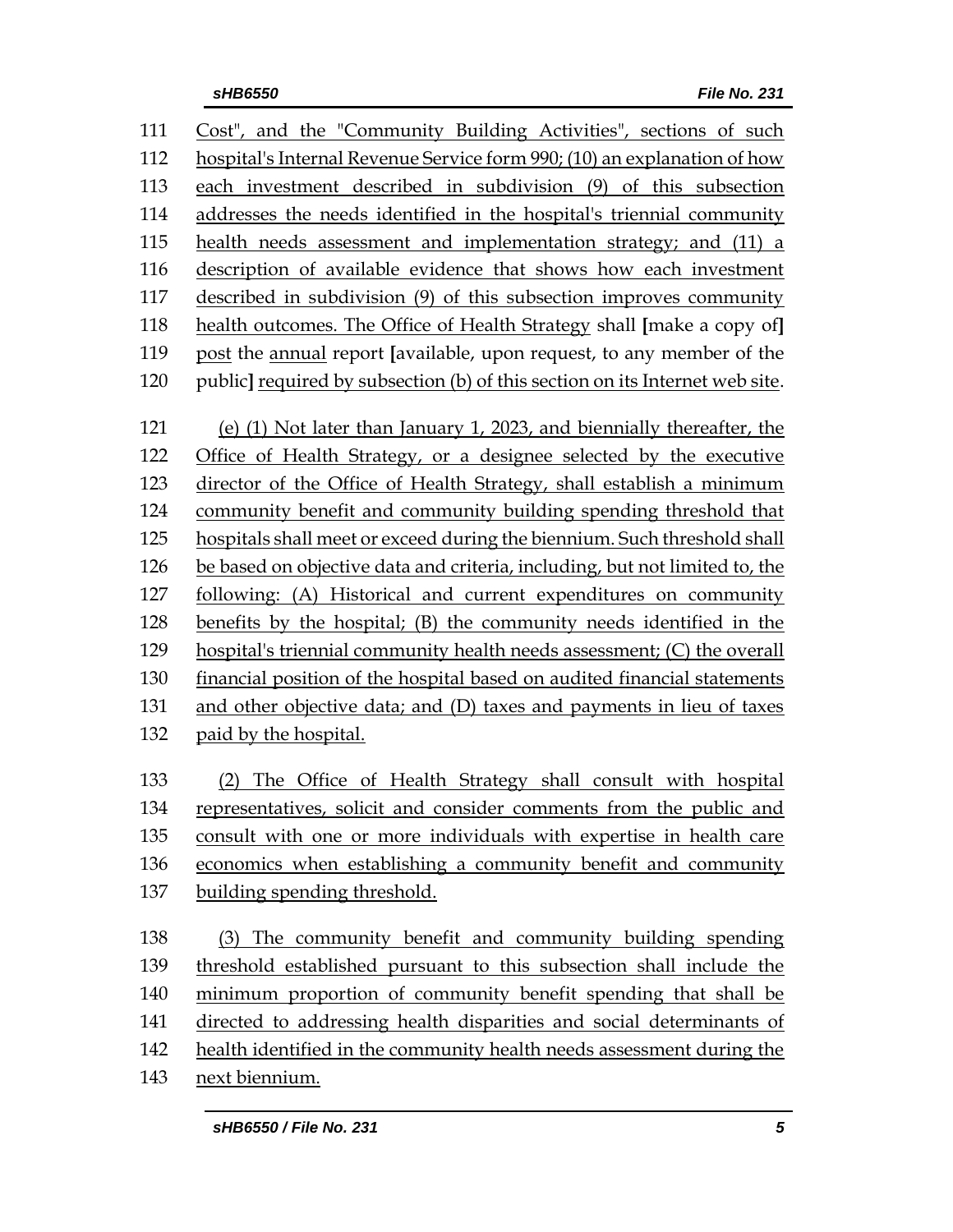**[**(e)**]** (f) The **[**Healthcare Advocate, or the Healthcare Advocate's**]** Office of Health Strategy, or a designee selected by the executive director of the Office of Health Strategy, shall, within available appropriations, develop a summary and analysis of the community benefits program reports submitted by **[**managed care organizations and**]** hospitals under this section and shall review such reports for adherence to the guidelines set forth in subsection (c) of this section. Not later than October 1, **[**2005**]** 2022, and **[**biennially**]** annually thereafter, the **[**Healthcare Advocate, or the Healthcare Advocate's**]** Office of Health Strategy, or a designee selected by the executive director of the Office of Health Strategy, shall **[**make such summary and analysis available to the public upon request**]** post such summary and analysis on its Internet web site.

 **[**(f)**]** (g) The **[**Healthcare Advocate**]** executive director of the Office of Health Strategy, or the executive director's designee, may, after notice and opportunity for a hearing, in accordance with chapter 54, impose a civil penalty on any **[**managed care organization or**]** hospital that fails to submit the report required pursuant to this section by the date specified in subsection (b) of this section. Such penalty shall be not more than fifty dollars a day for each day after the required submittal date that such report is not submitted.

| This act shall take effect as follows and shall amend the following<br>sections: |              |          |  |  |
|----------------------------------------------------------------------------------|--------------|----------|--|--|
| Section 1                                                                        | from passage | 19a-127k |  |  |

*PH Joint Favorable Subst.*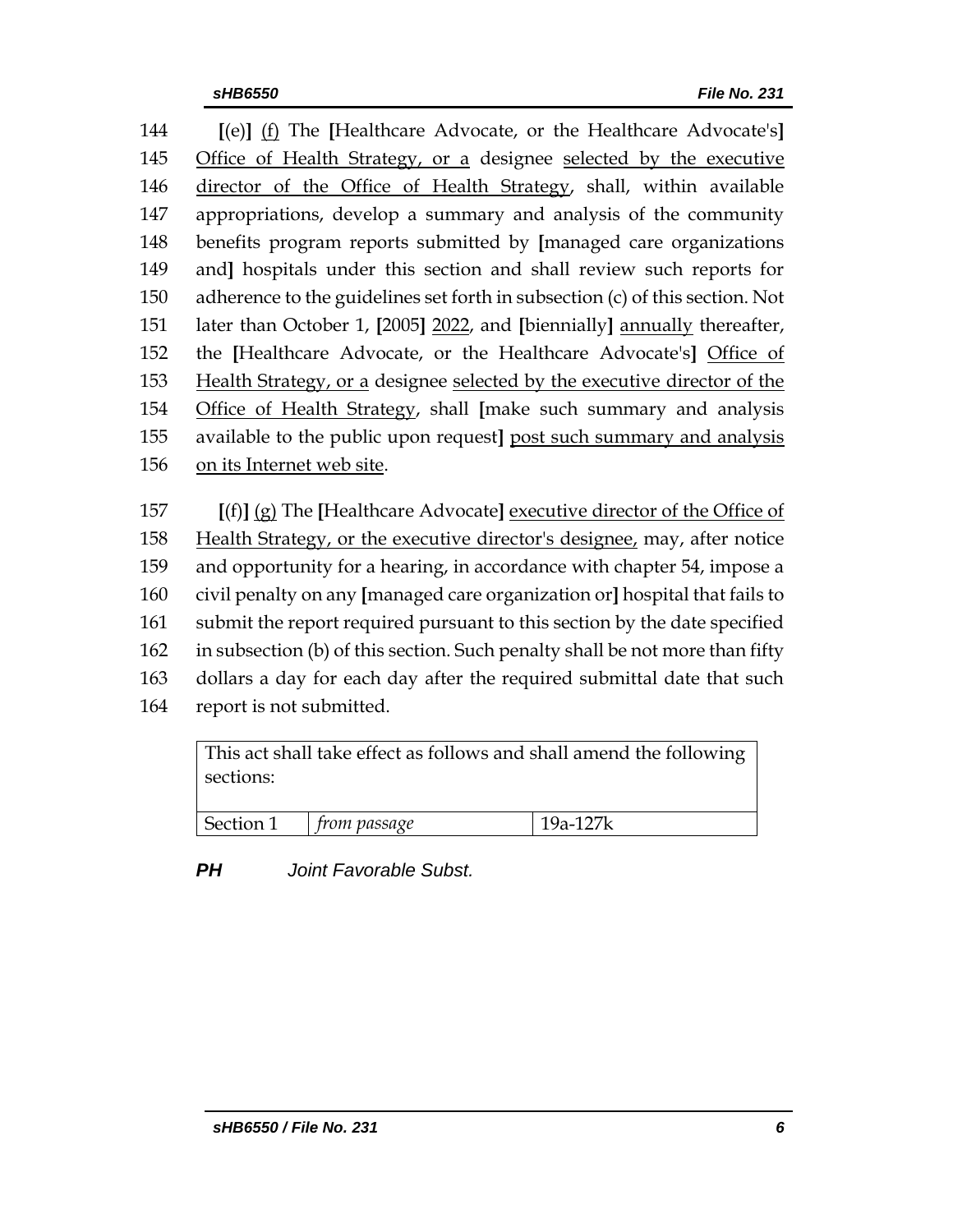*The following Fiscal Impact Statement and Bill Analysis are prepared for the benefit of the members of the General Assembly, solely for purposes of information, summarization and explanation and do not represent the intent of the General Assembly or either chamber thereof for any purpose. In general,*  fiscal impacts are based upon a variety of informational sources, including the analyst's professional *knowledge. Whenever applicable, agency data is consulted as part of the analysis, however final products do not necessarily reflect an assessment from any specific department.*

## *OFA Fiscal Note*

*State Impact:* None

*Municipal Impact:* None

#### *Explanation*

The bill, which requires that the Office of Health Strategy (OHS) set thresholds for certain hospital community benefits programs' spending, is not anticipated to result in a fiscal impact to the agency as it has the necessary expertise to fulfill this task. The shifting of the responsibility for the gathering and publishing of reports on these programs from the Office of the Healthcare Advocate (OHA) to OHS codifies current practice. OHS has already assumed these responsibilities pursuant to a Memorandum of Agreement with OHA. There is also no fiscal impact to the University of Connecticut Health Center anticipated because, as a state entity and a nonprofit hospital, the bill's requirements do not apply to it.

### *The Out Years*

*State Impact:* None *Municipal Impact:* None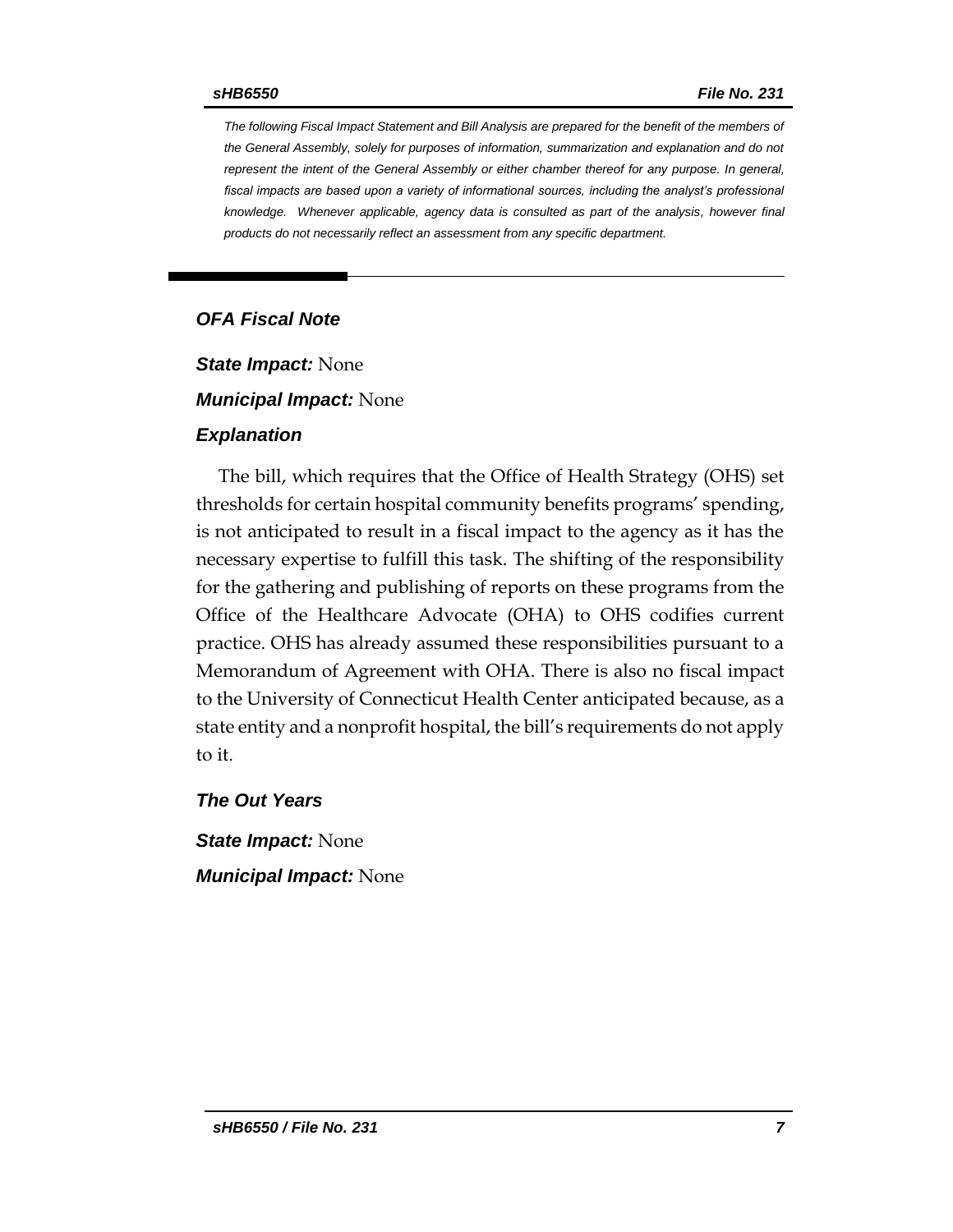# **OLR Bill Analysis**

**sHB 6550**

## *AN ACT CONCERNING THE OFFICE OF HEALTH STRATEGY'S RECOMMENDATIONS REGARDING VARIOUS REVISIONS TO COMMUNITY BENEFITS PROGRAMS ADMINISTERED BY HOSPITALS.*

# **SUMMARY**

This bill makes various changes to the law on hospital community benefit programs. Among other things, it:

- 1. conforms to existing practice by shifting oversight of this law from the Office of Healthcare Advocate (OHA) to the Office of Health Strategy (OHS);
- 2. aligns with federal tax law by excluding for-profit hospitals from state law on community benefit programs;
- 3. requires OHS, by January 1, 2023, and every two years after that, to establish a minimum community benefit and community building spending threshold for each nonprofit hospital;
- 4. requires, rather than allows, nonprofit hospitals to develop community benefit guidelines and changes their necessary components (e.g. specifically requiring that they be intended to reduce racial, ethnic, linguistic, and cultural disparities in health);
- 5. requires nonprofit hospitals' annual reports on community benefits to describe certain investments they made and explain how those investments addressed the needs identified in the hospital's triennial community health needs assessment (which is required by federal law); and
- 6. removes managed care organizations (MCOs) from this law.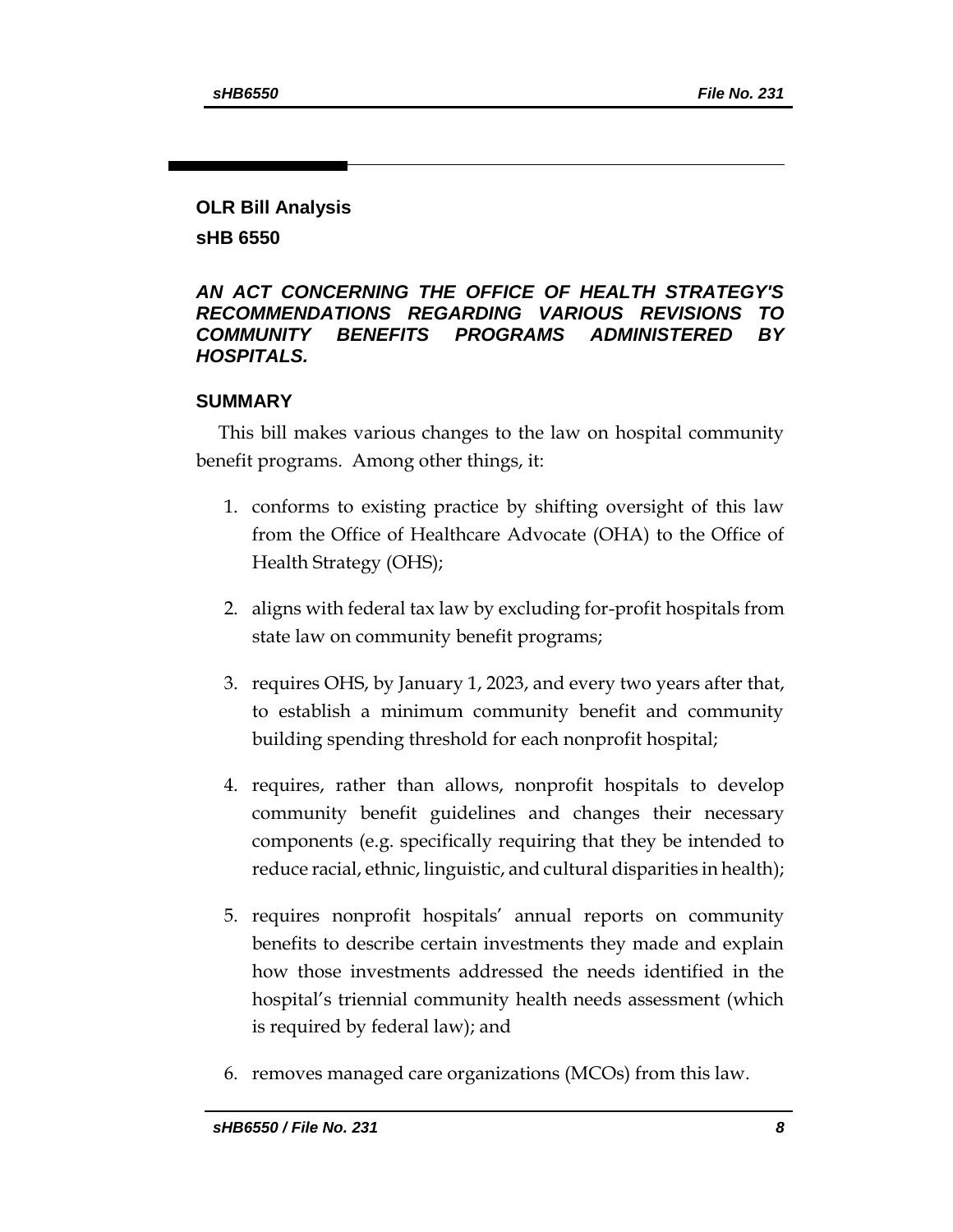The bill also makes several minor, technical, and conforming changes.

EFFECTIVE DATE: Upon passage

# **HOSPITAL COMMUNITY BENEFIT PROGRAMS**

### *Scope*

Under current law, a "community benefits program" is a voluntary program to promote preventive care and improve the health status of working families and at-risk populations in the communities within a hospital's or MCO's geographic service area.

The bill makes these programs mandatory for nonprofit hospitals, in line with federal law (see BACKGROUND). It removes other hospitals and MCOs from this law. It also adds to the programs' objectives the (1) reduction of racial, ethnic, linguistic, and cultural disparities in health and (2) improvement in the health of all populations in the service area, not just working families and at-risk populations.

## *Reporting*

Under current law, each hospital and MCO must submit a biennial report on whether it has a community benefits program. If the hospital or MCO has such a program, the report must describe its status and address various components set forth in law.

The bill instead requires nonprofit hospitals to report annually on their community benefit programs. They must report to OHS's Health Systems Planning Unit or a designee selected by OHS's executive director, rather than to the Healthcare Advocate or his designee as under current law. (In practice, oversight of the community benefits law has already shifted from OHA to OHS under a memorandum of agreement.)

The bill makes related conforming changes to codify the transfer of authority over this law to OHS. This includes authorizing OHS, rather than OHA, to impose civil penalties of up to \$50 per day on hospitals that fail to report as required. As under current law, these penalties may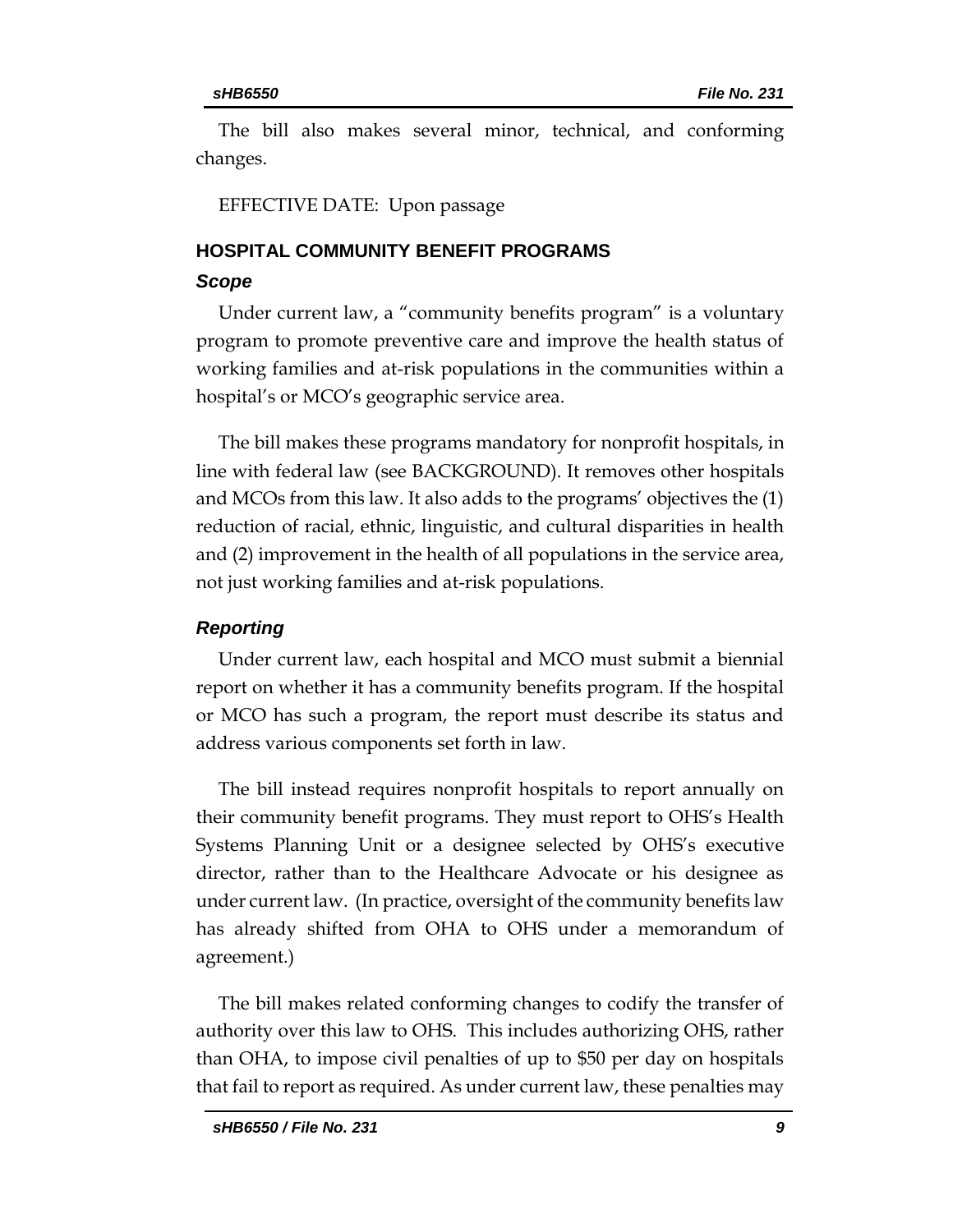only be imposed after notice and an opportunity for a hearing.

*Report Components.* The bill makes several changes to these reports' required components, including several minor and conforming changes. For example, the bill specifies that the reports must identify community health needs that were prioritized, not just considered, in the process.

The bill also adds the following to the list of required report components:

- 1. the demographics of the hospital's geographic service area forthe prior taxable year;
- 2. the cost and description of each investment included in the "Financial Assistance and Certain Other Community Benefits at Cost" and "Community Building Activities" sections of the hospital's IRS form 990 (see BACKGROUND);
- 3. an explanation of how each such investment addresses the identified needs in the hospital's triennial community health needs assessment and implementation strategy (see below); and
- 4. a description of available evidence showing how each such investment improves community health outcomes.

Under the bill, a "community health needs assessment" is a hospital's written assessment, as described in federal regulations, that (1) defines the community it serves, (2) assesses that community's health needs, and (3) solicits and considers people that represent the community's broad interests. An "implementation strategy" is a written plan required by the federal regulations that addresses community health needs identified through the assessment and that (1) describes the hospital's intended actions to address the health need and impact of these actions, (2) identifies resources that the hospital plans to commit to address the need, and (3) describes the planned collaboration between the hospital and other facilities and organizations to address the need (see BACKGROUND).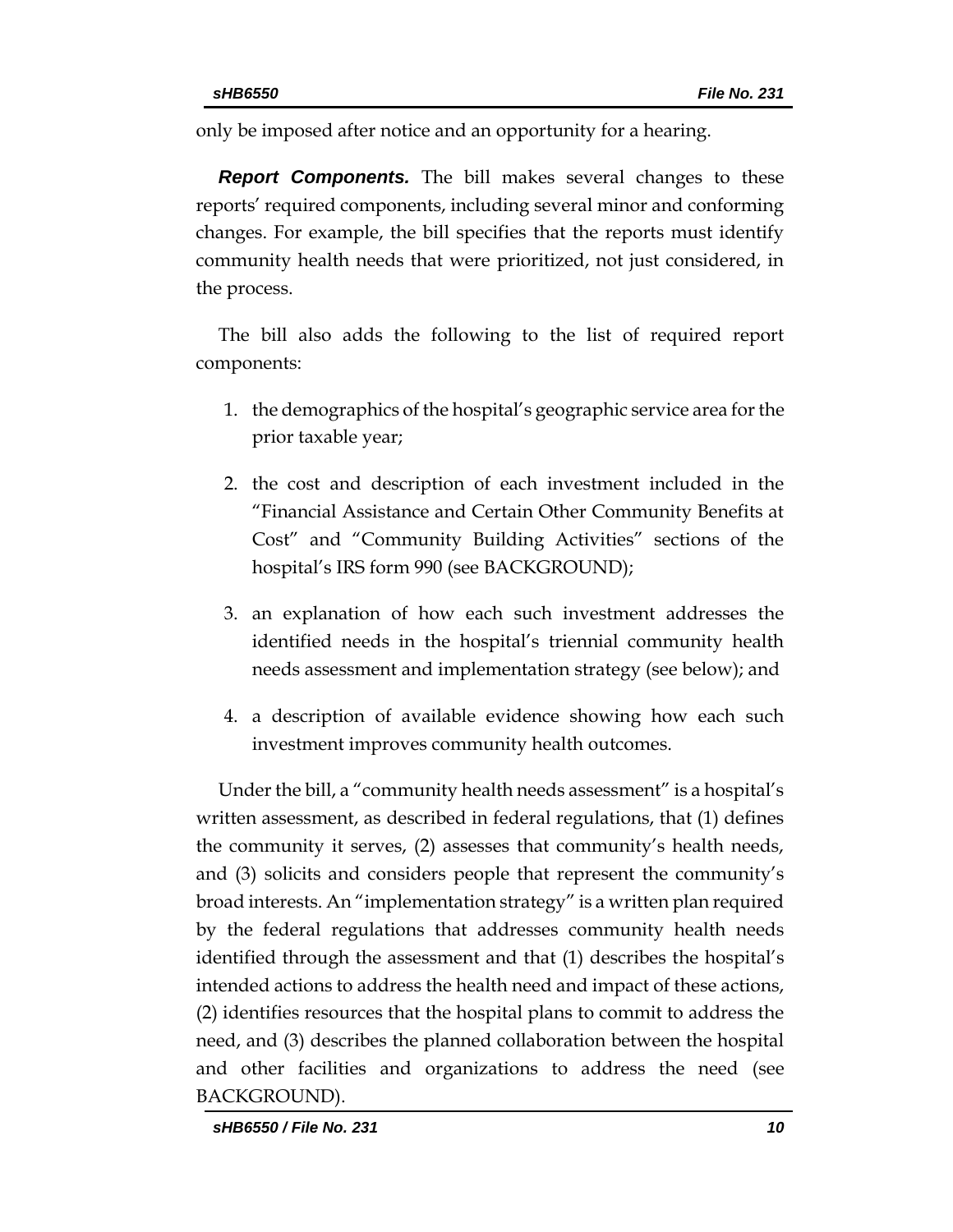*Required Posting and Analysis.* Current law requires hospitals and MCOs to make copies of their community benefits program reports available to the public upon request. The bill instead requires OHS to post nonprofit hospitals' reports on its website.

The bill transfers from OHA to OHS the duty to summarize and analyze the submitted reports, including for adherence to the community benefit guidelines (see below), and within available appropriations. It requires OHS, by October 1, 2022, and annually after that, to post the summary and analysis online. Under current law, OHA must biennially make the summary and analysis available to the public.

### *Community Benefit Guidelines (§ 1(c))*

Current law allows hospitals and MCOs to develop community benefit guidelines and requires any such guidelines to focus on certain principles. The bill instead requires nonprofit hospitals to develop these guidelines. It also modifies some of the principles that must inform the guidelines.

Under existing law, the guidelines must focus on seeking assistance and meaningful participation from the communities in the hospital's service area in (1) developing and implementing its community benefit program and (2) defining the targeted population and specific health needs to be addressed. The hospital must give priority to the needs outlined in the Department of Public Health's most recent state health plan.

The bill extends this community participation focus to include the hospital's developing and implementing a plan for meaningful community benefit and community building investments (see below). It also requires the hospital to give priority to its triennial community health needs assessment and implementation strategy.

The bill requires each nonprofit hospital to solicit commentary on its implementation strategy from the communities in its geographic service area, and consider revisions based on it.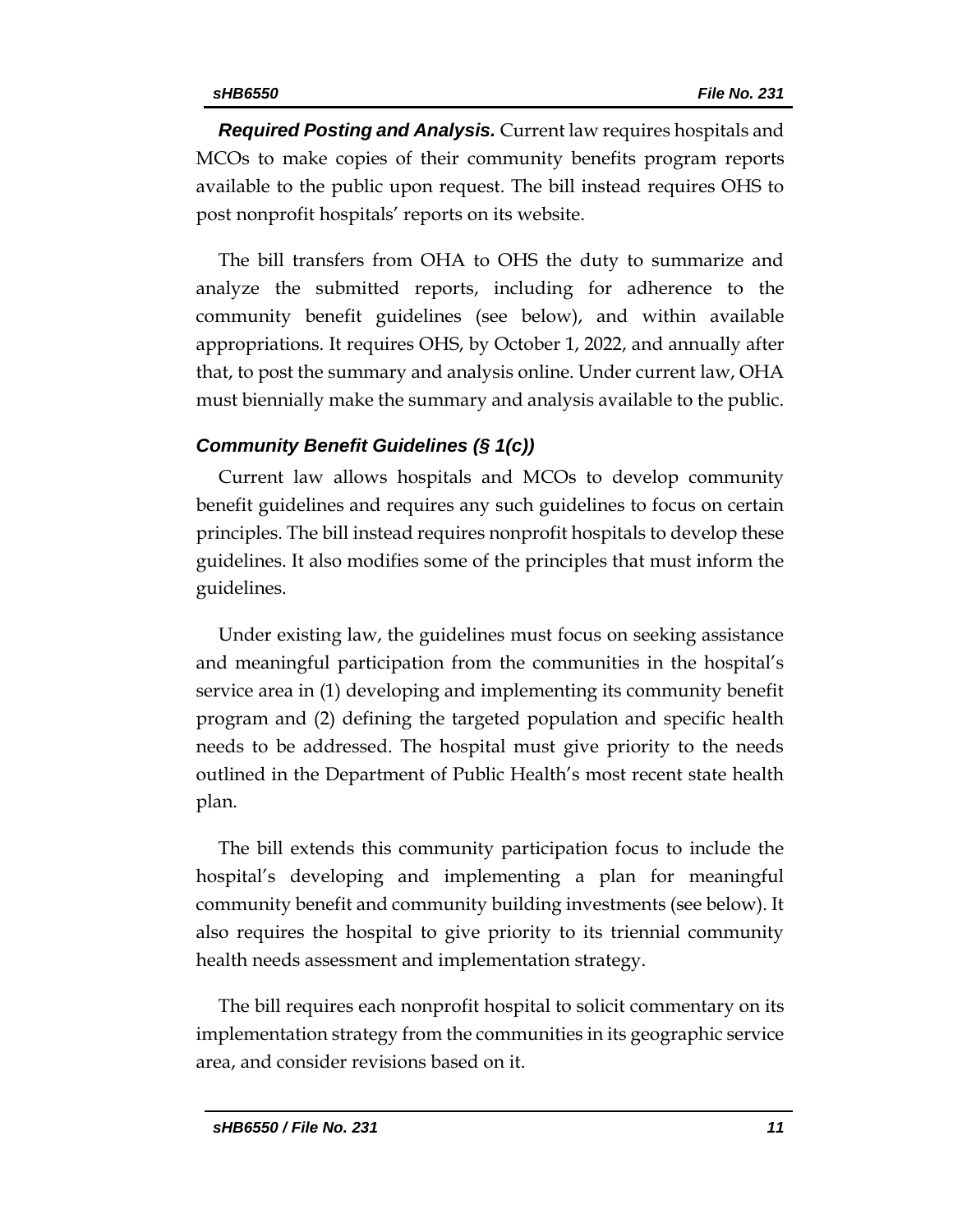The bill makes other revisions to the required guidelines conforming to the bill's other changes, such as specifically requiring a focus on the health care needs and resources of a broad spectrum of racial and ethnic groups.

### **MINIMUM COMMUNITY BENEFIT SPENDING THRESHOLD**

The bill requires the OHS executive director or her designee, by January 1, 2023, and biennially after that, to establish a minimum community benefit and community building spending threshold that nonprofit hospitals must meet or exceed during the biennium. Under the bill, "community building" is activity that protects or improves a community's health or safety and may be reported on IRS Form 990.

The bill requires the threshold to be based on objective data and criteria, including:

- 1. the hospital's historical and current expenditures on community benefits;
- 2. the community needs identified in the hospital's triennial community health needs assessment;
- 3. the hospital's overall financial position based on audited financial statements and other objective data; and
- 4. the hospital's taxes paid and payments in lieu of taxes.

Under the bill, when establishing a spending threshold, OHS must (1) consult with hospital representatives and at least one expert in health care economics and (2) solicit and consider public comments.

The spending threshold must include the minimum proportion of community benefit spending to be directed to addressing health disparities and social health determinants identified in the community health needs assessment during the next biennium.

### **BACKGROUND**